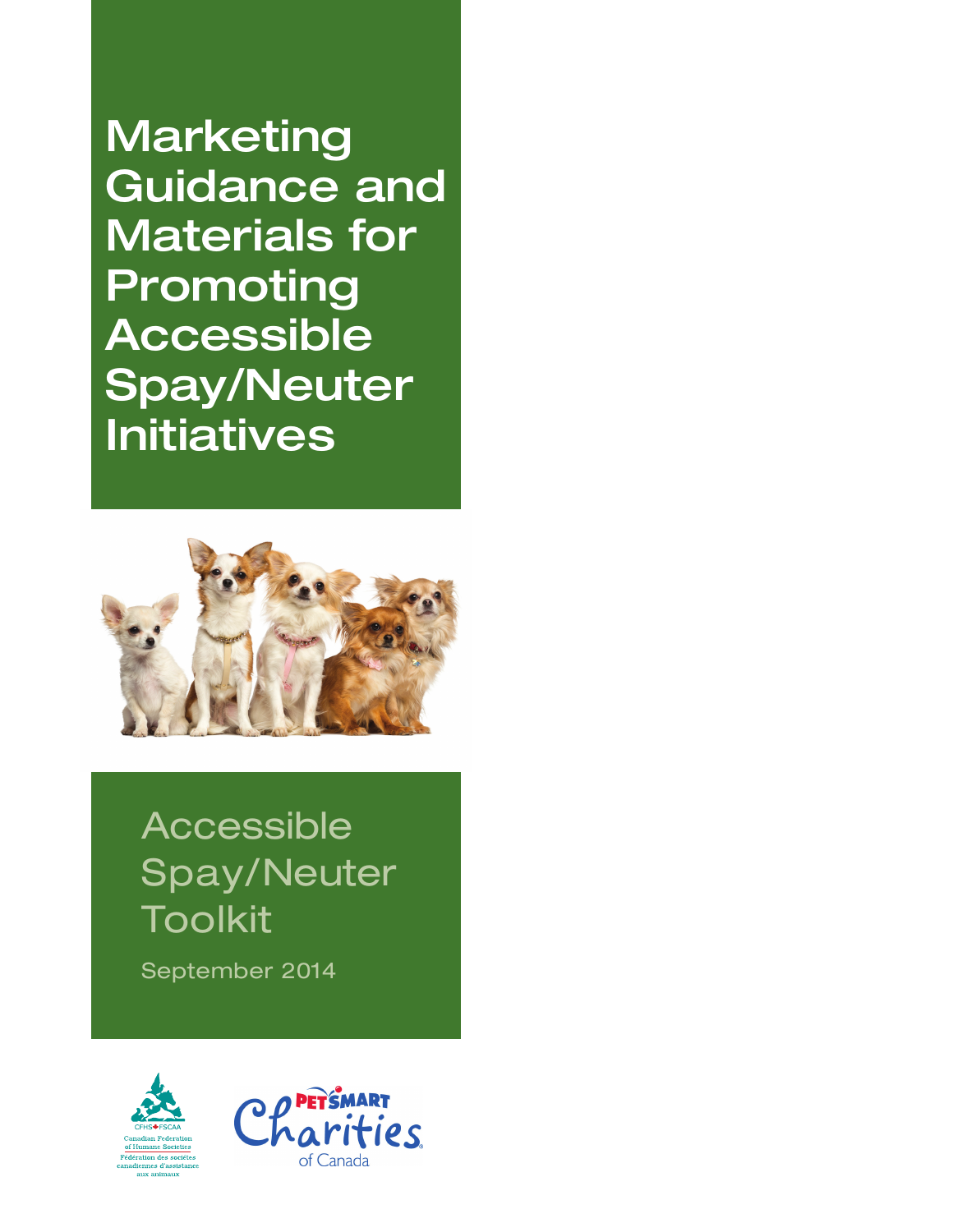## **Marketing Guidance and Materials for Promoting Accessible Spay/Neuter Initiatives**

Once you have accessible spay/neuter services that you are ready to promote, there are many ways to spread the word. Because accessible options do not exist in many communities in Canada, word of mouth is often sufficient to bring in clients to a new program. Until a spay/ neuter initiative has adequate capacity to accommodate all interested potential clients, it may be better to limit promotional campaigns or to focus them to your specific target area. Asking specific community groups and animal welfare organization partners to raise awareness among their stakeholders is an excellent way to reach a target demographic. Posting signs in a neighbourhood of interest is another way. As your surgery capacity is established and grows, you can expand your marketing audience.

Whether promotion is focused or broad, educational aspects about the benefits of spay/neuter, including in reducing overpopulation, should be incorporated, since there is evidence that promoting accessible initiatives helps to increase the use of traditional (non-subsidized) services, resulting in more animals sterilized.

Provincial colleges of veterinarians have regulations on advertising of services, including specific language usage. Consult the regulations in your province as you consider how to promote your spay/neuter initiative.

The Ontario SPCA has an educational website www[.fixyourpet.ca](http://fixyourpet.ca/) that is an excellent resource and includes sample marketing materials that can be downloaded, including posters, public service announcements, and social media ads. Humane Alliance provides myriad marketing ideas and materials, organized on the basis of their cost, time needed to produce them, technical knowledge required, and type of medium.

www[.humanealliance.org/open-a-clinic/marketing-options](http://humanealliance.org/open-a-clinic/marketing-options)

Recent research has found the top reasons given by Canadian pet guardians for not altering their animals are: (1) the animal is too young, too old, or has a health issue; (2) it costs too much; and (3) guardians "have not gotten around to it"<sup>1</sup>. This suggests that education about early spay/ neuter is an important element to include in promotional material. The Humane Alliance's When to Spay campaign www[.whentospay.org](http://whentospay.org/) focuses on promoting pediatric spay/neuter (performed as early as 6-14 weeks of age). One can register on the When to Spay website to gain access to marketing materials for print and internet, promotion strategies, media talking points, sample press releases, PSAs, social media posts, and letters. One can also download signs, flyers, posters, ads, as well as social media products to share from www[.whentospay.org/get-involved/download](http://whentospay.org/get-involved/download)

The Humane Society United States' (HSUS) Spay/Neuter Messaging report provides guidance on how to market accessible spay/neuter initiatives based on work in Louisiana and Mississippi and suggests findings can be applied more broadly. HSUS found the most effective messages were those that addressed euthanasia. The second most effective messages addressed companion animal overpopulation, while issues related to cost or health were not as influential. They found it important to make the message personal; the most effective message relayed the concept that

*"Your pet's puppies and kittens could end up euthanized or suffering in the streets."*